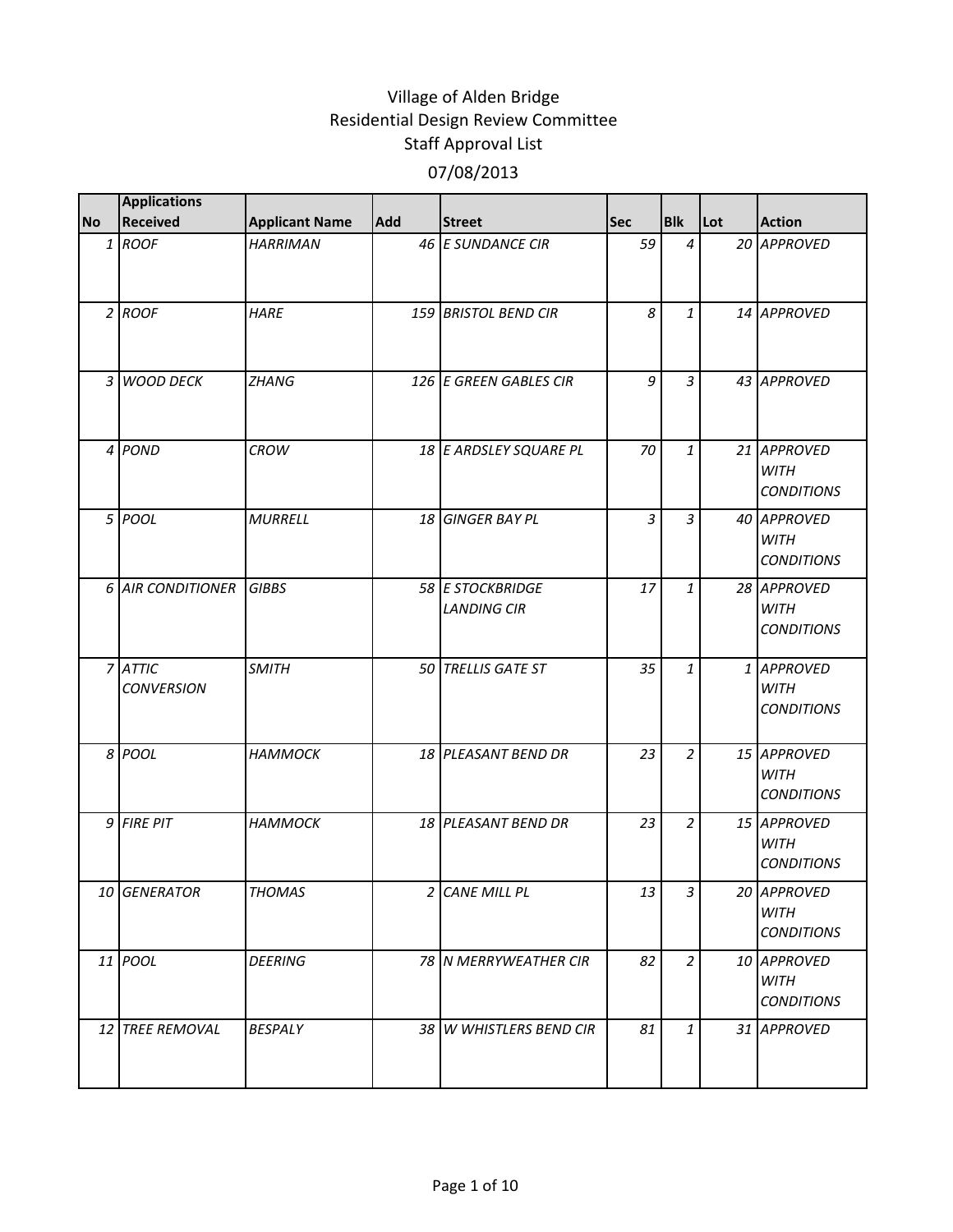|           | <b>Applications</b>         |                       |            |                         |            |                |     |                                                 |
|-----------|-----------------------------|-----------------------|------------|-------------------------|------------|----------------|-----|-------------------------------------------------|
| <b>No</b> | <b>Received</b>             | <b>Applicant Name</b> | <b>Add</b> | <b>Street</b>           | <b>Sec</b> | <b>Blk</b>     | Lot | <b>Action</b>                                   |
|           | 13 PATIO COVER              | <b>BESPALY</b>        |            | 38 W WHISTLERS BEND CIR | 81         | $\mathbf{1}$   |     | 31 APPROVED<br><b>WITH</b><br><b>CONDITIONS</b> |
|           | 14 SUMMER KITCHEN TILLMANNS |                       |            | 10 SLATESTONE CIR       | 50         | $\mathbf{1}$   |     | 3 APPROVED<br><b>WITH</b><br><b>CONDITIONS</b>  |
|           | 15 FENCE                    | <b>YADDANAPUDI</b>    |            | 142 CHORALE GROVE CT    | 81         | $\mathbf{1}$   |     | 5 APPROVED                                      |
|           | 16 FENCE                    | <b>CLARK</b>          |            | 43 W NEW AVERY PL       | 26         | $\mathbf{1}$   |     | 69 APPROVED<br><b>WITH</b><br><b>CONDITIONS</b> |
|           | 17 POOL                     | <b>CLARK</b>          |            | 43 W NEW AVERY PL       | 26         | $\mathbf{1}$   |     | 69 APPROVED<br><b>WITH</b><br><b>CONDITIONS</b> |
|           | 18 COLOR CHANGE             | <b>SANCHEZ</b>        |            | 75 MYSTIC ARBOR PL      | 10         | $\mathbf{1}$   |     | 10 APPROVED                                     |
|           | 19 PATIO                    | <b>MORRIS</b>         |            | 126 N TAYLOR POINT DR   | 13         | $\mathbf{1}$   |     | 46 APPROVED                                     |
|           | 20 FENCE                    | <b>RICE</b>           |            | 19 CINNAMON TEAL PL     | 1          | $\overline{3}$ |     | 17 APPROVED                                     |
|           | 21 FENCE                    | <b>BRADLEY</b>        |            | 87 N WINTERPORT CIR     | 5          | $\overline{2}$ |     | 15 APPROVED<br><b>WITH</b><br><b>CONDITIONS</b> |
|           | 22 ROOF                     | <b>HURST</b>          |            | 158 N WYNNOAK CIR       | 57         | $\overline{2}$ |     | 31 APPROVED                                     |
|           | 23 COLOR CHANGE             | <b>KIMBALL JR</b>     |            | 35 PIPERS MEADOW ST     | 55         | $\mathbf{1}$   |     | 17 APPROVED                                     |
|           | 24 FENCE                    | <b>BROWN</b>          |            | 34 WRENS SONG PL        | 10         | $\overline{3}$ |     | 68 APPROVED                                     |
|           | 25 ROOF                     | SAVAGE                |            | 3 DOESKIN PL            | 59         | 3              |     | 42 APPROVED                                     |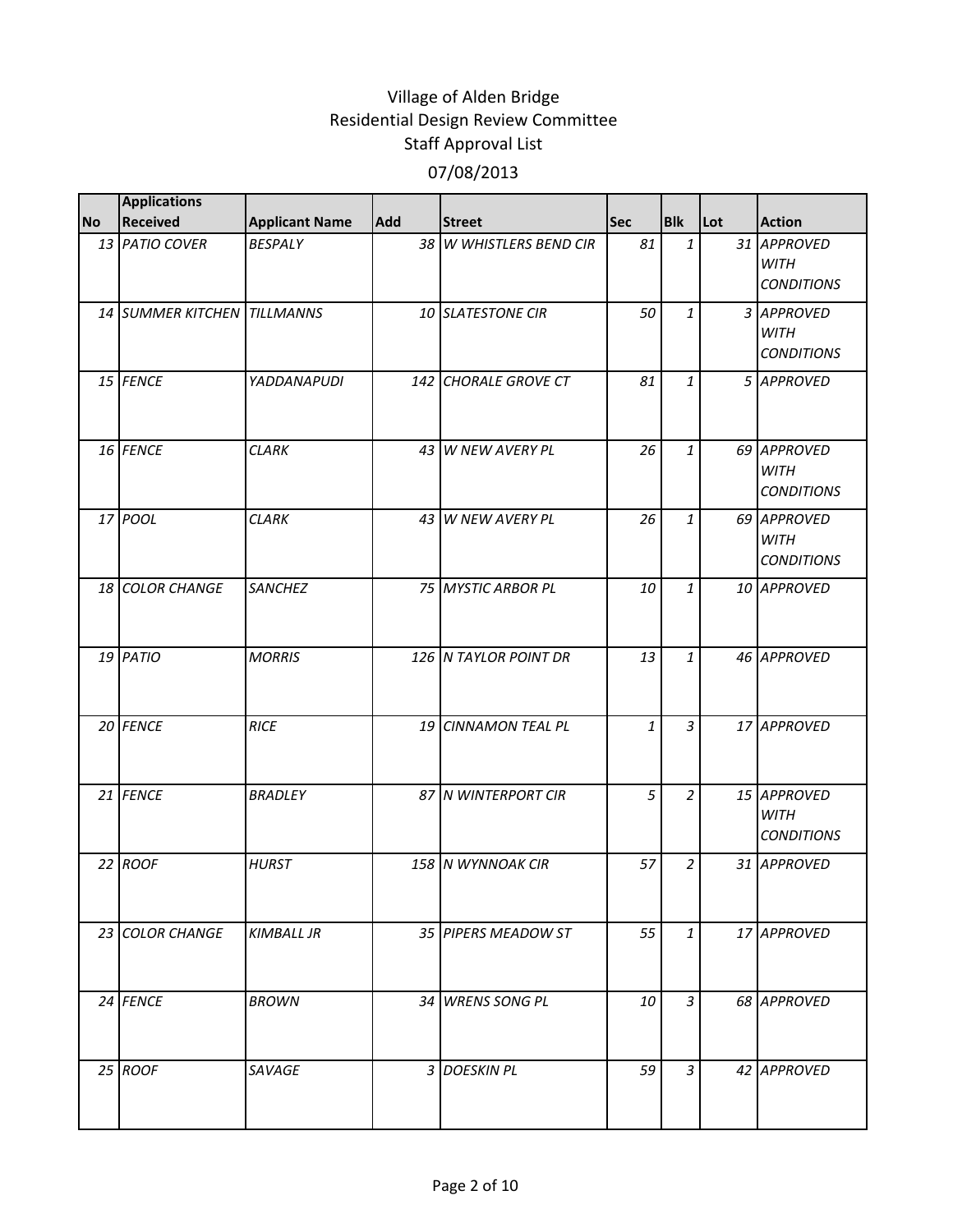|           | <b>Applications</b>              |                                      |     |                        |            |                |     |                                                 |
|-----------|----------------------------------|--------------------------------------|-----|------------------------|------------|----------------|-----|-------------------------------------------------|
| <b>No</b> | <b>Received</b>                  | <b>Applicant Name</b>                | Add | <b>Street</b>          | <b>Sec</b> | <b>Blk</b>     | Lot | <b>Action</b>                                   |
|           | 26 ROOF                          | <b>TEASDALE</b>                      |     | 82 N APPLE SPRINGS CIR | 59         | $\overline{2}$ |     | 18 APPROVED                                     |
|           | 27 ROOF                          | <b>WANG</b>                          |     | 174 N WYNNOAK CIR      | 57         | $\overline{a}$ |     | 34 APPROVED                                     |
|           | 28 ROOF                          | <b>OCONNELL</b>                      |     | 22 WILD COLT PL        | 9          | 3              |     | 27 APPROVED                                     |
|           | $29$ ROOF                        | <b>GRIGGS</b>                        |     | 14 BEECH BARK PL       | 59         | $\overline{2}$ |     | 4 APPROVED                                      |
|           | 30 PATIO                         | LEE                                  |     | 135 S BLUFF CREEK CIR  | 73         | $\mathbf{1}$   |     | 52 APPROVED                                     |
|           | 31 ROOF                          | <b>MORGAN LIVING</b><br><b>TRUST</b> |     | 14 WILD COLT PL        | 9          | $\overline{3}$ |     | 26 APPROVED                                     |
|           | 32 ROOF                          | <b>HOBBS JR</b>                      |     | 97 N APPLE SPRINGS CIR | 59         | $\mathbf{1}$   |     | 45 APPROVED                                     |
|           | 33 ROOF                          | <b>KEENE</b>                         |     | 115 E SUNDANCE CIR     | 59         | $\overline{3}$ |     | 24 APPROVED                                     |
|           | 34 AWNING                        | LOCETTA                              |     | 164 S BROOKSEDGE CIR   | 58         | $\mathbf{1}$   |     | 20 APPROVED                                     |
|           | 35 PATIO COVER<br><b>REMODEL</b> | <b>TRUESDALE</b>                     |     | 47 LIVELY OAKS PL      | 10         | $\mathbf{1}$   |     | 17 APPROVED<br><b>WITH</b><br><b>CONDITIONS</b> |
|           | 36 FENCE                         | <b>FINDLEY</b>                       |     | 10 HOLLYLAUREL DR      | 16         | $\mathbf{1}$   |     | 53 APPROVED<br><b>WITH</b><br><b>CONDITIONS</b> |
|           | 37 PLAY STRUCTURE                | YOUNG                                |     | 7 SCENIC MILL PL       | 9          | $\overline{3}$ |     | 7 APPROVED                                      |
|           | 38 PATIO                         | YOUNG                                |     | 7 SCENIC MILL PL       | 9          | 3              |     | 7 APPROVED                                      |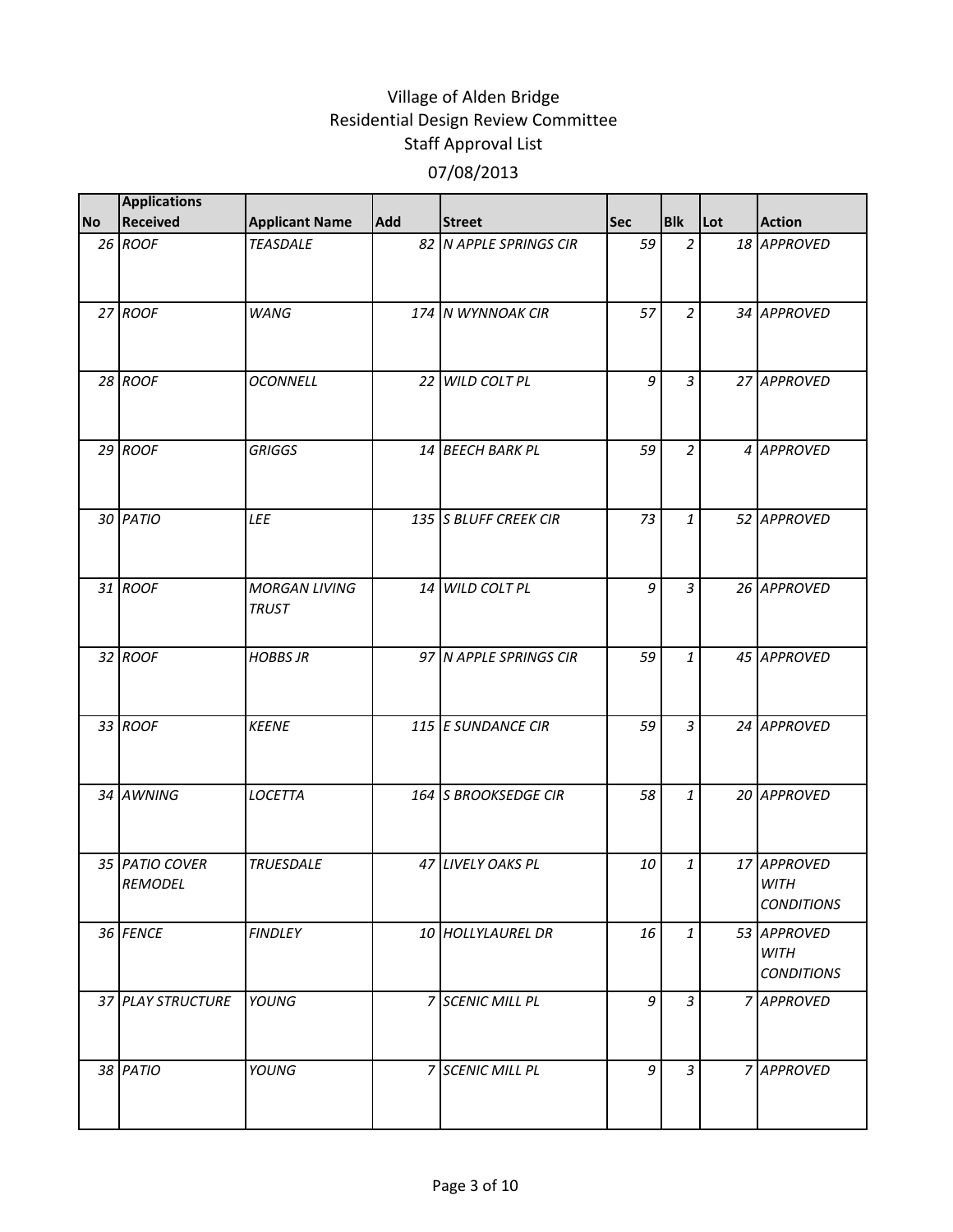|           | <b>Applications</b> |                       |     |                        |            |                |     |                                                 |
|-----------|---------------------|-----------------------|-----|------------------------|------------|----------------|-----|-------------------------------------------------|
| <b>No</b> | Received            | <b>Applicant Name</b> | Add | <b>Street</b>          | <b>Sec</b> | <b>Blk</b>     | Lot | <b>Action</b>                                   |
|           | 39 TRAMPOLINE       | YOUNG                 |     | 7 SCENIC MILL PL       | 9          | $\overline{3}$ |     | 7 APPROVED<br><b>WITH</b><br><b>CONDITIONS</b>  |
|           | 40 TREE REMOVAL     | <b>ALEXANDER</b>      |     | 15 WINROCK PL          | 9          | $\mathbf{1}$   |     | 34 APPROVED<br><b>WITH</b><br><b>CONDITIONS</b> |
|           | 41 POOL             | <b>HARTHCOCK</b>      |     | 119 N PINEY PLAINS CIR | 8          | $\mathbf{1}$   |     | 4 APPROVED<br><b>WITH</b><br><b>CONDITIONS</b>  |
|           | 42 POOL             | <b>SOMMERS</b>        |     | 30 N YORK GATE CT      | 19         | $\overline{a}$ |     | 1 APPROVED<br><b>WITH</b><br><b>CONDITIONS</b>  |
|           | 43 FENCE            | <b>SOMMERS</b>        |     | 30 N YORK GATE CT      | 19         | $\overline{2}$ |     | 1 APPROVED<br><b>WITH</b><br><b>CONDITIONS</b>  |
|           | 44 GARAGE DOOR      | <b>BART</b>           |     | 43 HEARTRIDGE CT       | 79         | $\overline{a}$ |     | 18 APPROVED                                     |
|           | 45 ROOF             | LONG                  |     | 26 LYRELEAF PL         | 39         | $\mathbf{1}$   |     | 18 APPROVED                                     |
|           | 46 ROOF             | SMEJKAL               |     | 87 N BETHANY BEND CIR  | 36         | $\overline{3}$ |     | 2 APPROVED                                      |
|           | 47 ROOF             | <b>BAUM</b>           |     | 82 E SUNDANCE CIR      | 59         | 4              |     | 11 APPROVED                                     |
|           | 48 ROOF             | CARGOL                |     | 26 TUDOR GLEN PL       | 53         | $\mathbf{1}$   |     | 9 APPROVED                                      |
|           | 49 ARBOR            | PEASE                 |     | 62 ARDSLEY SQUARE PL   | 70         | $\mathbf{1}$   |     | 29 APPROVED                                     |
|           | 50 GENERATOR        | <b>STANSBURY</b>      |     | 31 E HOBBIT GLEN DR    | 76         | $\overline{a}$ |     | 19 APPROVED<br><b>WITH</b><br><b>CONDITIONS</b> |
|           | 51 FENCE            | <b>STANSBURY</b>      |     | 31 E HOBBIT GLEN DR    | 76         | $\overline{a}$ |     | 19 APPROVED<br><b>WITH</b><br><b>CONDITIONS</b> |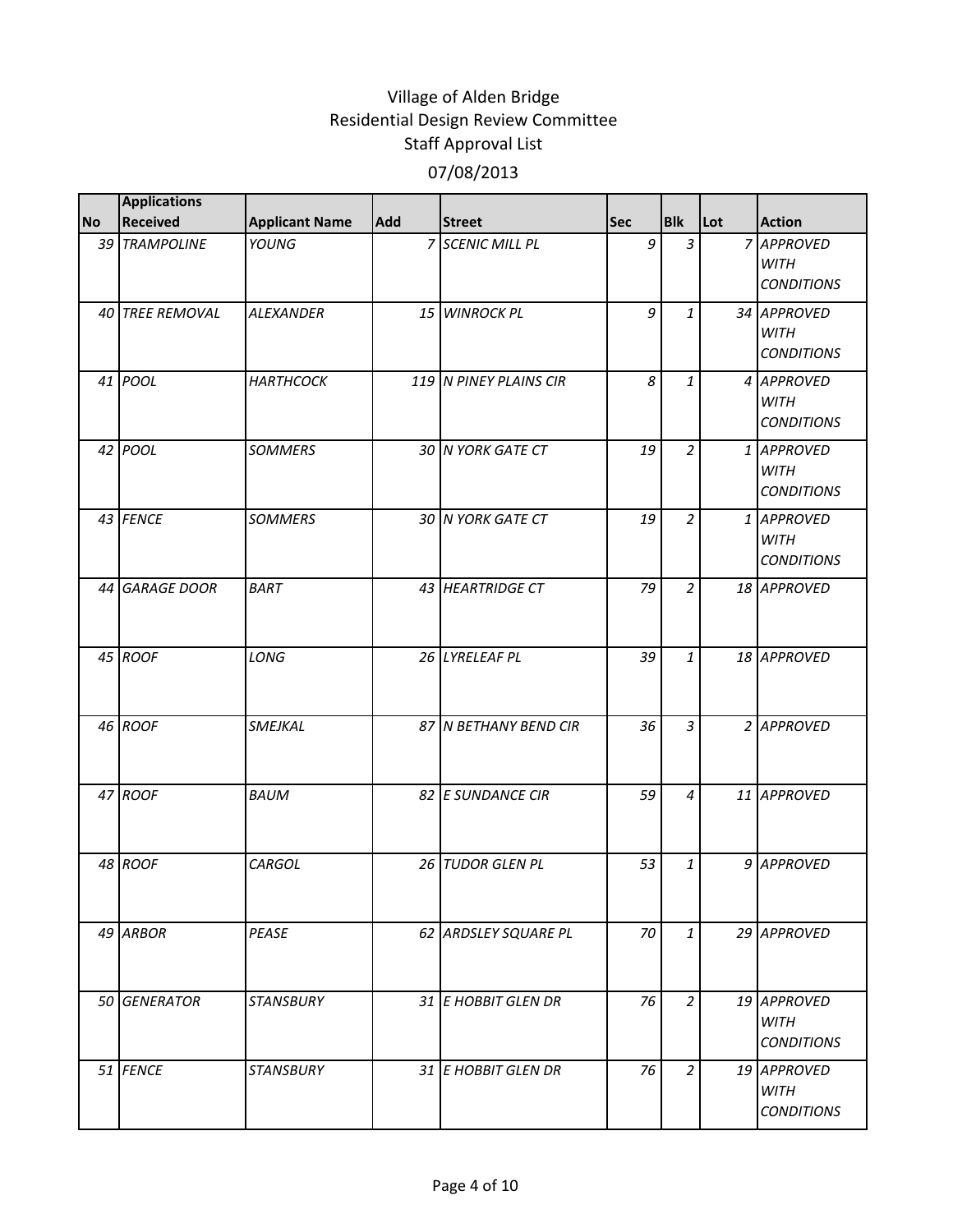|           | <b>Applications</b> |                       |     |                        |     |                |     |                                                 |
|-----------|---------------------|-----------------------|-----|------------------------|-----|----------------|-----|-------------------------------------------------|
| <b>No</b> | Received            | <b>Applicant Name</b> | Add | <b>Street</b>          | Sec | <b>Blk</b>     | Lot | <b>Action</b>                                   |
|           | 52 ROOF             | <b>NEWMAN</b>         |     | 140 N WYNNOAK CIR      | 57  | $\overline{2}$ |     | 28 APPROVED                                     |
|           | 53 ROOF             | WALL                  |     | 15 BEECH BARK PL       | 59  | $\overline{a}$ |     | 10 APPROVED                                     |
|           | 54 PATIO            | <b>VOINEA</b>         |     | 46 CANOE BIRCH PL      | 40  | $\mathbf{1}$   |     | 29 APPROVED                                     |
|           | 55 PATIO COVER      | <b>VOINEA</b>         |     | 46 CANOE BIRCH PL      | 40  | $\mathbf{1}$   |     | 29 APPROVED<br><b>WITH</b><br><b>CONDITIONS</b> |
|           | 56 AWNING           | <b>DUMVILLE</b>       |     | 114 E STEDHILL LOOP    | 99  | $\mathbf{1}$   |     | 35 APPROVED                                     |
|           | 57 ROOF             | <b>KOMPELLA</b>       |     | 148 S BROOKSEDGE CIR   | 58  | $\mathbf{1}$   |     | 29 APPROVED                                     |
|           | 58 ROOF             | SANDOVAL              |     | 62 E SUNDANCE CIR      | 59  | $\overline{4}$ |     | 16 APPROVED                                     |
|           | 59 ROOF             | <b>ABEND</b>          |     | 90 N APPLE SPRINGS CIR | 59  | $\overline{a}$ |     | 20 APPROVED                                     |
|           | 60 WOOD DECK        | <b>CLAAR</b>          |     | 7 ARGONNE PL           | 44  | $\overline{a}$ |     | 27 APPROVED                                     |
|           | 61 WOOD DECK        | <b>CLAAR</b>          |     | 7 ARGONNE PL           | 44  | $\overline{a}$ |     | 27 APPROVED                                     |
|           | 62 WALKWAY          | <b>CLAAR</b>          |     | 7 ARGONNE PL           | 44  | $\overline{a}$ |     | 27 APPROVED                                     |
|           | 63 WOOD DECK        | <b>REHBURG</b>        |     | 99 S VERANDA RIDGE DR  | 69  | $\mathbf{1}$   |     | 33 APPROVED                                     |
|           | 64 WOOD DECK        | <b>DARNELL</b>        |     | 6 WILLOW POINT PL      | 33  | $\mathbf{1}$   |     | 15 APPROVED                                     |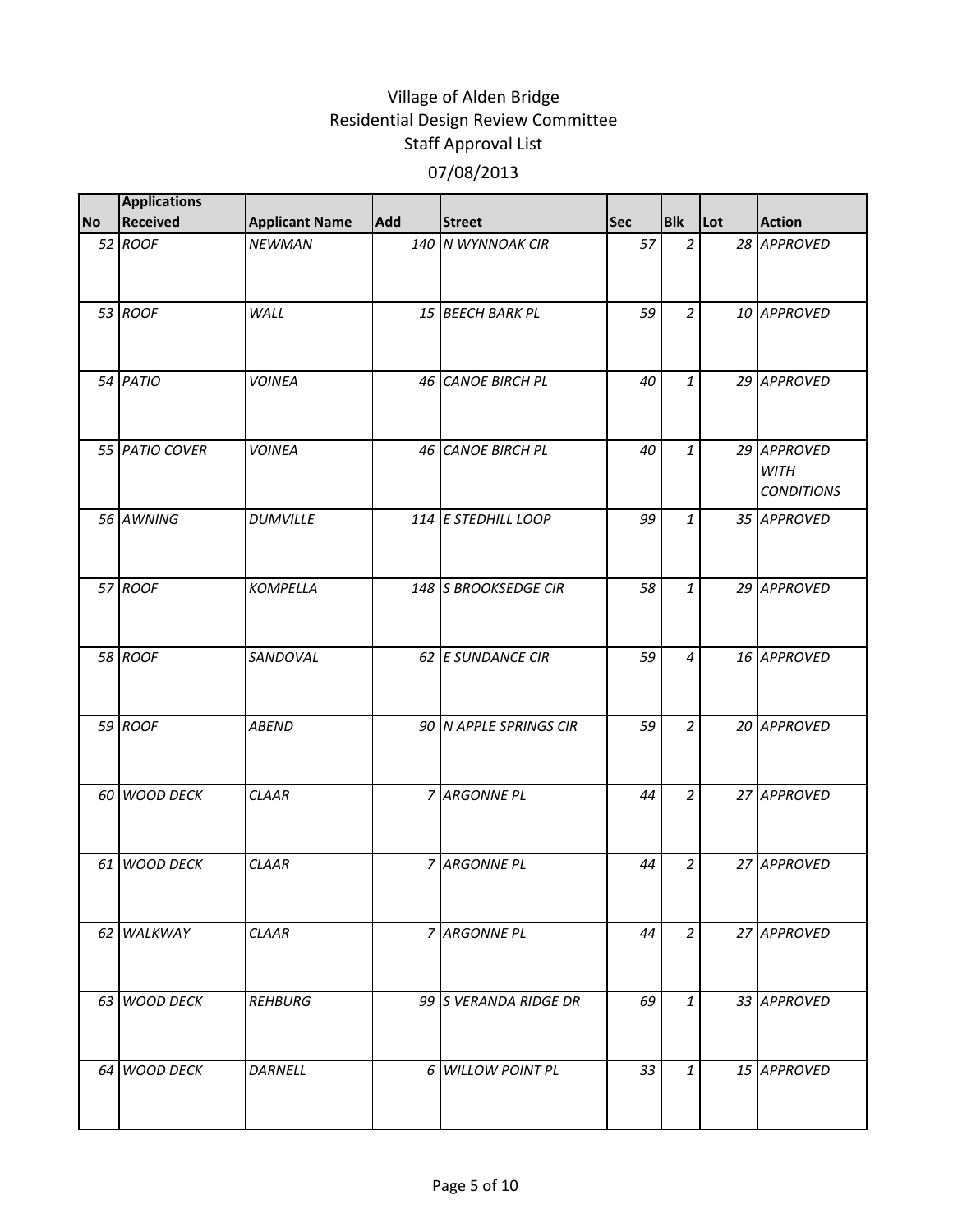|           | <b>Applications</b>      |                       |            |                           |            |                |     |                                                 |
|-----------|--------------------------|-----------------------|------------|---------------------------|------------|----------------|-----|-------------------------------------------------|
| <b>No</b> | <b>Received</b>          | <b>Applicant Name</b> | <b>Add</b> | <b>Street</b>             | <b>Sec</b> | <b>Blk</b>     | Lot | <b>Action</b>                                   |
|           | 65 POOL                  | DARNELL               |            | 6 WILLOW POINT PL         | 33         | $\mathbf{1}$   |     | 15 APPROVED                                     |
|           | <b>66 PLAY STRUCTURE</b> | <b>DOYLE</b>          |            | 139 ANISE TREE PL         | 66         | $\mathbf{1}$   |     | 35 APPROVED<br><b>WITH</b><br><b>CONDITIONS</b> |
|           | 67 ROOF                  | <b>HNATH</b>          |            | 2 SENECA PL               | 59         | $\overline{4}$ |     | 31 APPROVED                                     |
|           | 68 WOOD DECK             | <b>GARDNER</b>        |            | 123 S VERANDA RIDGE DR    | 69         | $\mathbf{1}$   |     | 27 APPROVED                                     |
|           | 69 ROOF                  | <b>HANLON</b>         |            | 19 S SCARLET ELM CT       | 60         | $\mathbf{1}$   |     | 5 APPROVED                                      |
|           | 70 ROOF                  | LALIME                |            | 27 EGAN LAKE PL           | 36         | $\overline{3}$ |     | 10 APPROVED                                     |
|           | 71 ROOF                  | <b>HAWTHORNE</b>      |            | 147 N WYNNOAK CIR         | 57         | $\mathbf{1}$   |     | 34 APPROVED                                     |
|           | 72 WOOD DECK             | <b>SWEET</b>          |            | 2 MOSS BLUFF CT           | 22         | $\mathbf{1}$   |     | 34 APPROVED                                     |
|           | 73 ROOF                  | <b>CROSBY</b>         |            | 59 N HOLLYLAUREL CIR      | 16         | $\overline{2}$ |     | 26 APPROVED                                     |
|           | 74 ROOF                  | <b>ALLISON</b>        |            | 124 S WINTERPORT CIR      | 5          | $\mathbf{1}$   |     | 18 APPROVED                                     |
|           | 75 POOL                  | DOLEZAL               |            | 191 GOLDEN AUTUMN PL      | 84         | $\overline{a}$ |     | 13 APPROVED<br><b>WITH</b><br><b>CONDITIONS</b> |
|           | 76 FENCE                 | DOLEZAL               |            | 191 GOLDEN AUTUMN PL      | 84         | $\overline{a}$ |     | 13 APPROVED<br><b>WITH</b><br><b>CONDITIONS</b> |
|           | 77 POOL                  | CARLSON               |            | 155 S EVANGELINE OAKS CIR | 74         | $\mathbf{1}$   |     | 27 APPROVED<br><b>WITH</b><br><b>CONDITIONS</b> |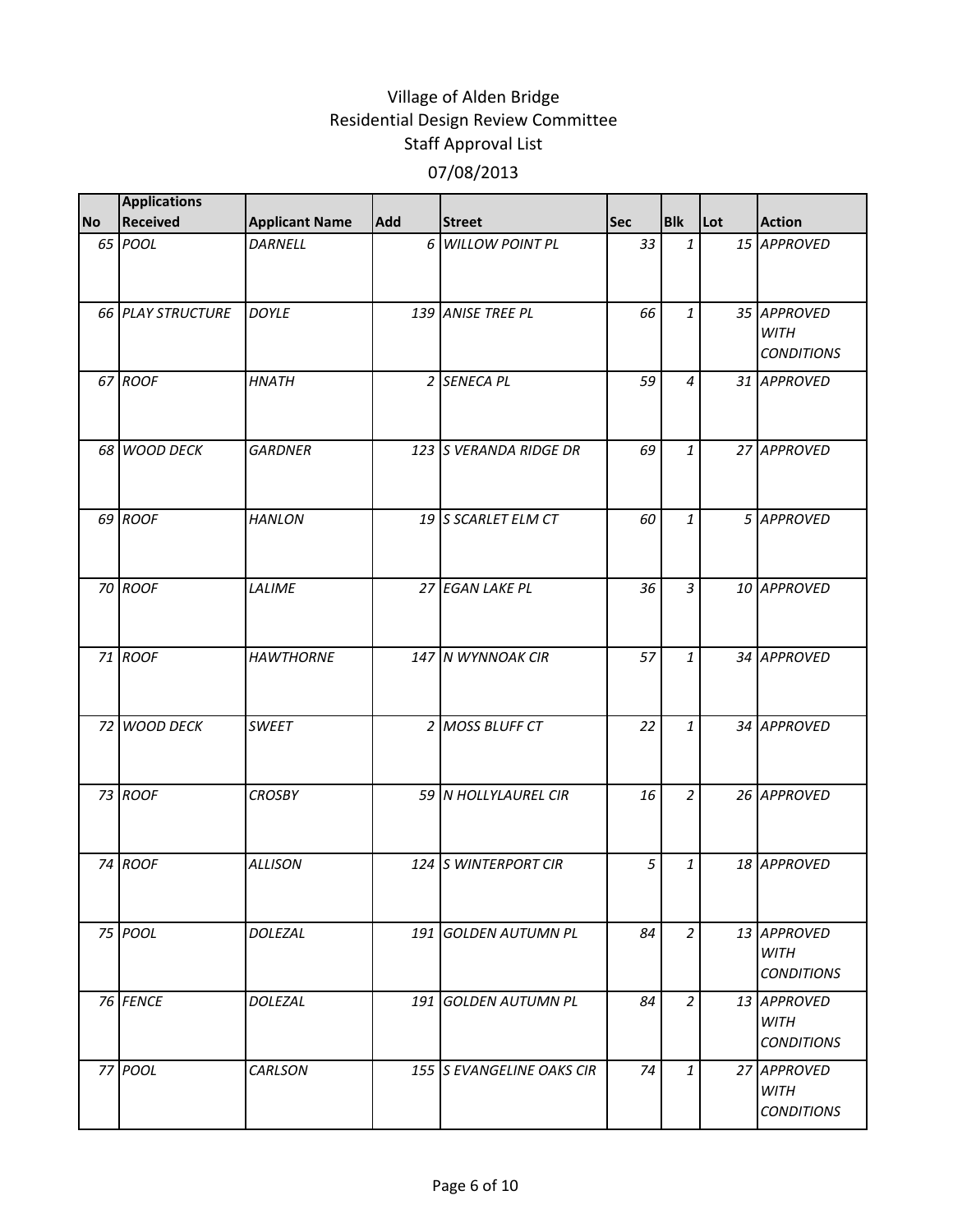|           | <b>Applications</b>                                  |                       |     |                         |            |                |     |                                                 |
|-----------|------------------------------------------------------|-----------------------|-----|-------------------------|------------|----------------|-----|-------------------------------------------------|
| <b>No</b> | <b>Received</b>                                      | <b>Applicant Name</b> | Add | <b>Street</b>           | <b>Sec</b> | <b>Blk</b>     | Lot | <b>Action</b>                                   |
|           | 78 SUMMER KITCHEN VANKUIKEN                          |                       |     | 6 ARGONNE PL            | 44         | $\overline{a}$ |     | 29 APPROVED<br><b>WITH</b><br><b>CONDITIONS</b> |
|           | 79 FENCE                                             | <b>CANTRELL</b>       |     | 19 SHADY POND PL        | 1          | $\overline{2}$ |     | 36 APPROVED                                     |
|           | 80 COLOR CHANGE                                      | <b>CANTRELL</b>       |     | 19 SHADY POND PL        | 1          | $\overline{2}$ |     | 36 APPROVED                                     |
|           | 81 FENCE                                             | <b>PATTERSON</b>      |     | 11 S YORK GATE CT       | 19         | $\mathbf{1}$   |     | 9 APPROVED<br><b>WITH</b><br><b>CONDITIONS</b>  |
|           | 82 TRASH AND<br><b>RECYCLE CART</b><br><b>SCREEN</b> | <b>ANDERSON</b>       |     | 62 PINERY RIDGE PL      | 14         | $\mathbf{1}$   |     | 27 APPROVED                                     |
|           | 83 FENCE                                             | <b>TONAN</b>          |     | 43 S BRISTOL OAK CIR    | 11         | $\mathbf{1}$   |     | 51 APPROVED<br><b>WITH</b><br><b>CONDITIONS</b> |
|           | 84 PATIO COVER                                       | <b>TONAN</b>          |     | 43 S BRISTOL OAK CIR    | 11         | 1              |     | 51 APPROVED<br><b>WITH</b><br><b>CONDITIONS</b> |
|           | 85 PATIO                                             | <b>MARIN</b>          |     | 186 W STERLING POND CIR | 3          | $\overline{3}$ |     | 88 APPROVED                                     |
|           | 86 FENCE                                             | <b>DUBE</b>           |     | 50 BUTTERFLY BRANCH PL  | 52         | $\overline{2}$ |     | 58 APPROVED                                     |
|           | 87 PERGOLA                                           | <b>FOLEY</b>          |     | 31 FREESTONE PL         | 49         | $\mathbf{1}$   |     | 33 APPROVED<br><b>WITH</b><br><b>CONDITIONS</b> |
|           | 88 SUMMER KITCHEN FOLEY                              |                       |     | 31 FREESTONE PL         | 49         | $\mathbf{1}$   |     | 33 APPROVED<br><b>WITH</b><br><b>CONDITIONS</b> |
|           | 89 FIRE PIT                                          | <b>FOLEY</b>          |     | 31 FREESTONE PL         | 49         | $\mathbf{1}$   |     | 33 APPROVED<br><b>WITH</b><br><b>CONDITIONS</b> |
|           | 90 PATIO                                             | <b>FOLEY</b>          |     | 31 FREESTONE PL         | 49         | $\mathbf{1}$   |     | 33 APPROVED                                     |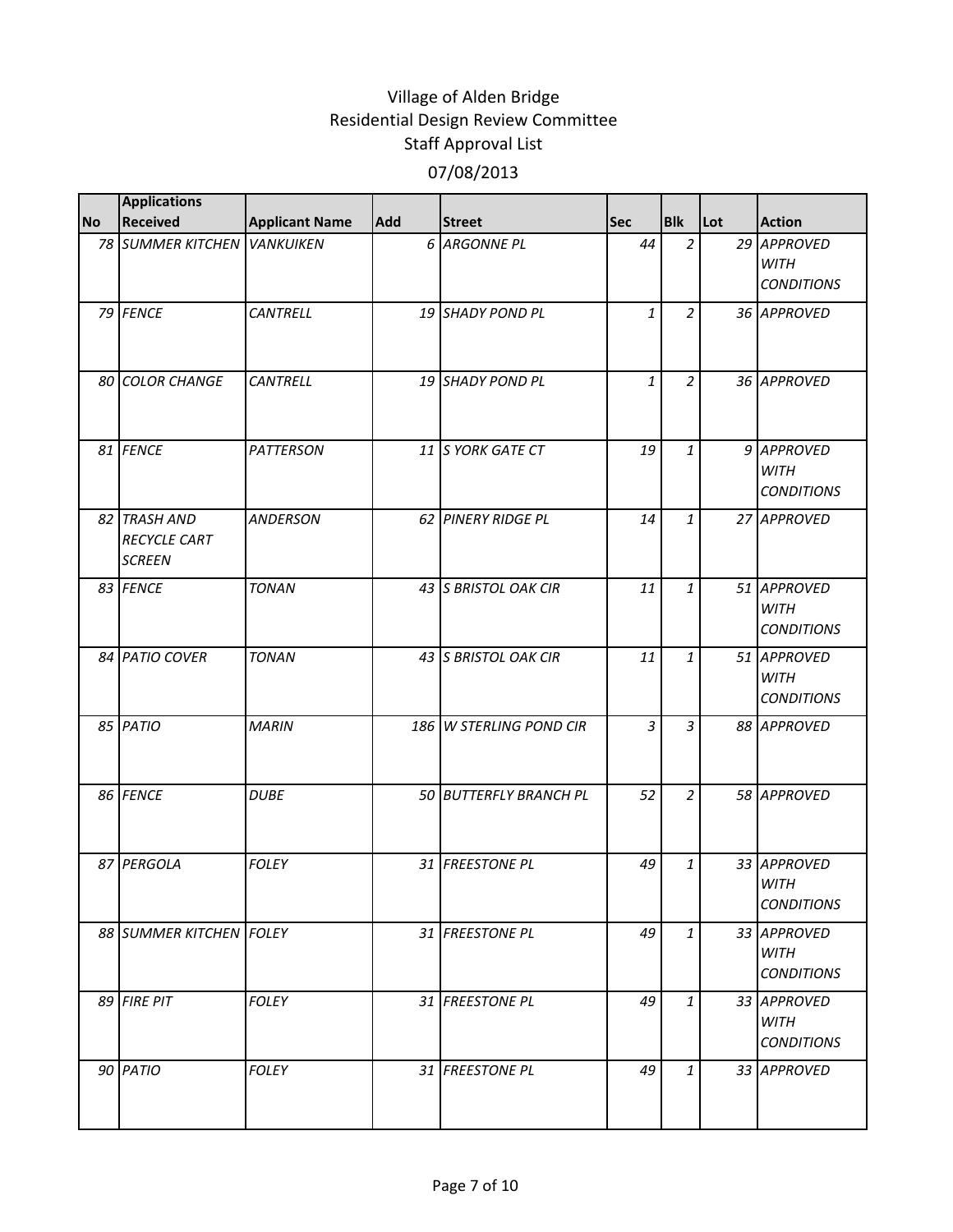|           | <b>Applications</b> |                                       |      |                       |                |                |     |                                                 |
|-----------|---------------------|---------------------------------------|------|-----------------------|----------------|----------------|-----|-------------------------------------------------|
| <b>No</b> | Received            | <b>Applicant Name</b>                 | Add  | <b>Street</b>         | <b>Sec</b>     | <b>Blk</b>     | Lot | <b>Action</b>                                   |
|           | 91 PERGOLA          | <b>RIGGS</b>                          |      | 27 BETHANY BEND DR    | 36             | $\overline{2}$ |     | 3 APPROVED<br><b>WITH</b><br><b>CONDITIONS</b>  |
|           | 92 POOL             | <b>RIGGS</b>                          |      | 27 BETHANY BEND DR    | 36             | $\overline{a}$ |     | 3 APPROVED<br><b>WITH</b><br><b>CONDITIONS</b>  |
|           | 93 POOL             | <b>LARKIN III</b>                     |      | 2 ROYAL RIDGE PL      | 37             | $\overline{2}$ |     | 14 APPROVED<br><b>WITH</b><br><b>CONDITIONS</b> |
|           | 94 FENCE            | <b>LARKIN III</b>                     |      | 2 ROYAL RIDGE PL      | 37             | $\overline{2}$ |     | 14 APPROVED<br><b>WITH</b><br><b>CONDITIONS</b> |
|           | 95 FENCE            | <b>KHODAVERDI</b>                     |      | 39 S LACE ARBOR DR    | 10             | $\overline{a}$ |     | 8 APPROVED<br><b>WITH</b><br><b>CONDITIONS</b>  |
|           | 96 PATIO            | <b>MARCUCCIO</b>                      |      | 39 CAMBORN PL         | 86             | $\overline{a}$ |     | 44 APPROVED<br><b>WITH</b><br><b>CONDITIONS</b> |
|           | 97 PERGOLA          | <b>MARCUCCIO</b>                      | 39 I | <b>CAMBORN PL</b>     | 86             | $\overline{2}$ |     | 44 APPROVED<br><b>WITH</b><br><b>CONDITIONS</b> |
|           | 98 WINDOWS          | <b>KUNTSMAN</b>                       |      | 38 S PINEY PLAINS CIR | $\overline{z}$ | $\overline{a}$ |     | 10 APPROVED                                     |
|           | 99 PATIO            | JOHNSON                               |      | 35 CAMBORN PL         | 86             | $\overline{2}$ |     | 45 APPROVED<br><b>WITH</b><br><b>CONDITIONS</b> |
|           | 100 COLOR CHANGE    | <b>MEYER</b>                          |      | 106 SUNLIT GROVE ST   | 35             | $\overline{a}$ |     | 13 APPROVED                                     |
|           | 101 WALKWAY         | <b>VOINEA</b>                         |      | 46 CANOE BIRCH PL     | 40             | $\mathbf{1}$   |     | 29 APPROVED                                     |
|           | 102 ROOF            | <b>BETANZO</b>                        |      | 31 FORTUNEBERRY PL    | 59             | $\mathfrak{Z}$ |     | 56 APPROVED                                     |
|           | 103 ROOF            | <b>ABUETTA LIVING</b><br><b>TRUST</b> |      | 26 N SCARLET ELM CT   | 60             | $\mathbf{1}$   |     | 40 APPROVED                                     |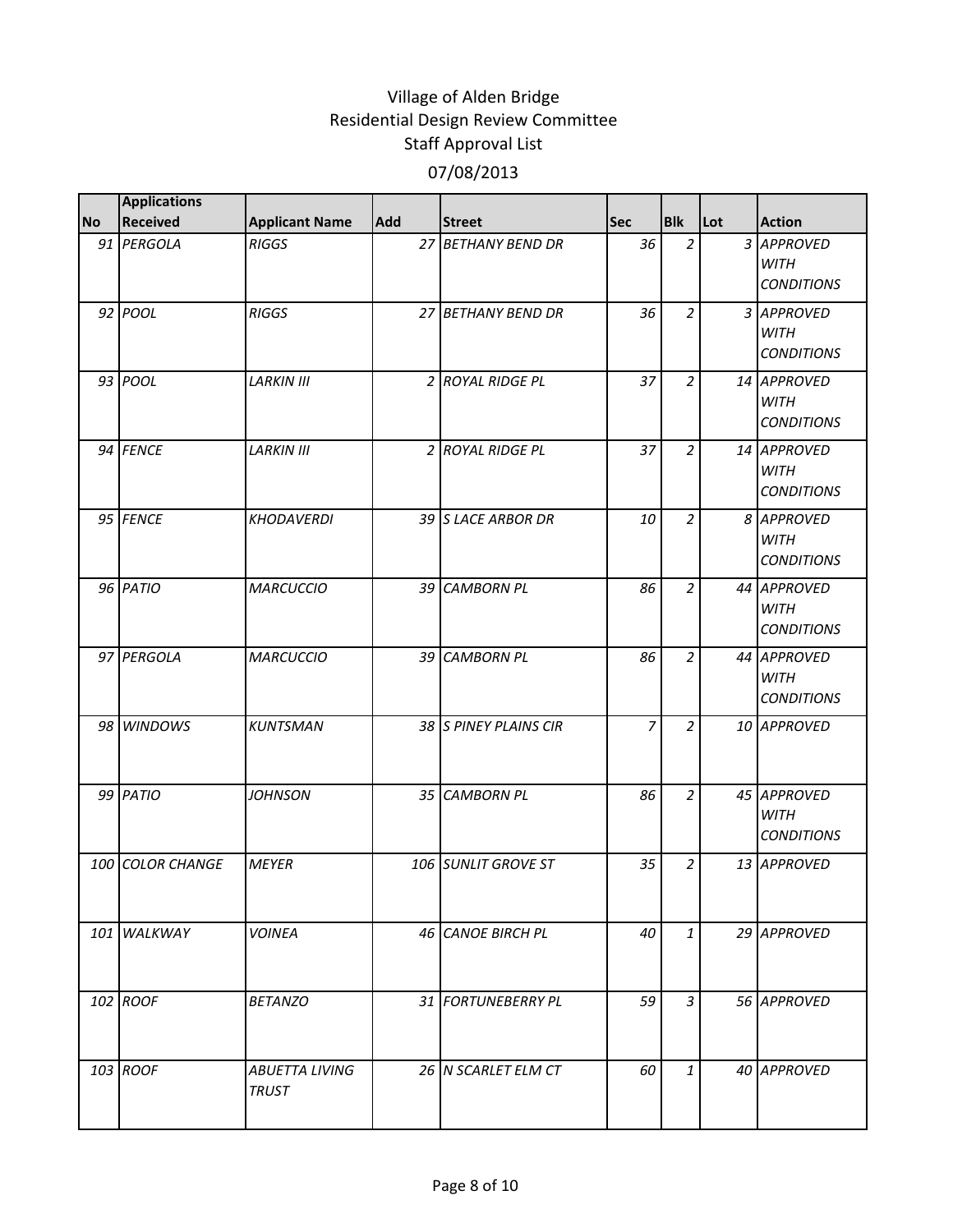| <b>No</b> | <b>Applications</b><br><b>Received</b> |                       | <b>Add</b>      | <b>Street</b>          | <b>Sec</b> | <b>Blk</b>     | Lot | <b>Action</b>                                   |
|-----------|----------------------------------------|-----------------------|-----------------|------------------------|------------|----------------|-----|-------------------------------------------------|
|           | 104 WINDOWS                            | <b>Applicant Name</b> |                 | 2 SUNSPREE PL          | 64         | $\overline{a}$ |     | 24 APPROVED                                     |
|           |                                        | <b>AHERON</b>         |                 |                        |            |                |     |                                                 |
|           | 105 WOOD DECK                          | <b>KEEL</b>           | 15 <sup>1</sup> | <b>GABLED PINES PL</b> | 45         | $\mathbf{1}$   |     | 27 APPROVED                                     |
|           | 106 COLOR CHANGE                       | <b>BICE</b>           |                 | 42 E SUNDANCE CIR      | 59         | $\overline{4}$ |     | 21 APPROVED                                     |
|           | 107 STORAGE SHED                       | <b>HUTTO</b>          |                 | 114 S PLUM CREST CIR   | 64         | $\mathbf{1}$   |     | 11 APPROVED<br><b>WITH</b><br><b>CONDITIONS</b> |
|           | 108 ROOF                               | <b>PIERRO</b>         |                 | 15 DOESKIN PL          | 59         | $\overline{3}$ |     | 39 APPROVED                                     |
|           | 109 ROOF                               | <b>ALEXANDER</b>      |                 | 18 DOESKIN PL          | 59         | 3              |     | 29 APPROVED                                     |
|           | 110 ROOF                               | <b>SHELTON JR</b>     |                 | 79 S DOWNY WILLOW CIR  | 60         | $\mathbf{1}$   |     | 20 APPROVED                                     |
|           | 111 ROOF                               | <b>FISHER</b>         |                 | 74 E FAIRBRANCH CIR    | 44         | $\mathbf{1}$   |     | 30 APPROVED                                     |
|           | 112 BALCONY RAILING                    | <b>NEEDHAM</b>        |                 | 54 LAURELHURST CIR     | 45         | $\overline{2}$ |     | 3 APPROVED<br><b>WITH</b><br><b>CONDITIONS</b>  |
|           | $113$ PATIO                            | <b>NEEDHAM</b>        |                 | 54 LAURELHURST CIR     | 45         | $\overline{a}$ |     | 3 APPROVED                                      |
|           | 114 FIRE PIT                           | <b>NEEDHAM</b>        |                 | 54 LAURELHURST CIR     | 45         | $\overline{a}$ |     | 3 APPROVED<br><b>WITH</b><br><b>CONDITIONS</b>  |
|           | 115 SUMMER KITCHEN NEEDHAM             |                       |                 | 54 LAURELHURST CIR     | 45         | $\overline{2}$ |     | 3 APPROVED<br><b>WITH</b><br><b>CONDITIONS</b>  |
|           | 116 PATIO COVER                        | <b>NEEDHAM</b>        |                 | 54 LAURELHURST CIR     | 45         | $\overline{2}$ |     | 3 APPROVED<br><b>WITH</b><br><b>CONDITIONS</b>  |